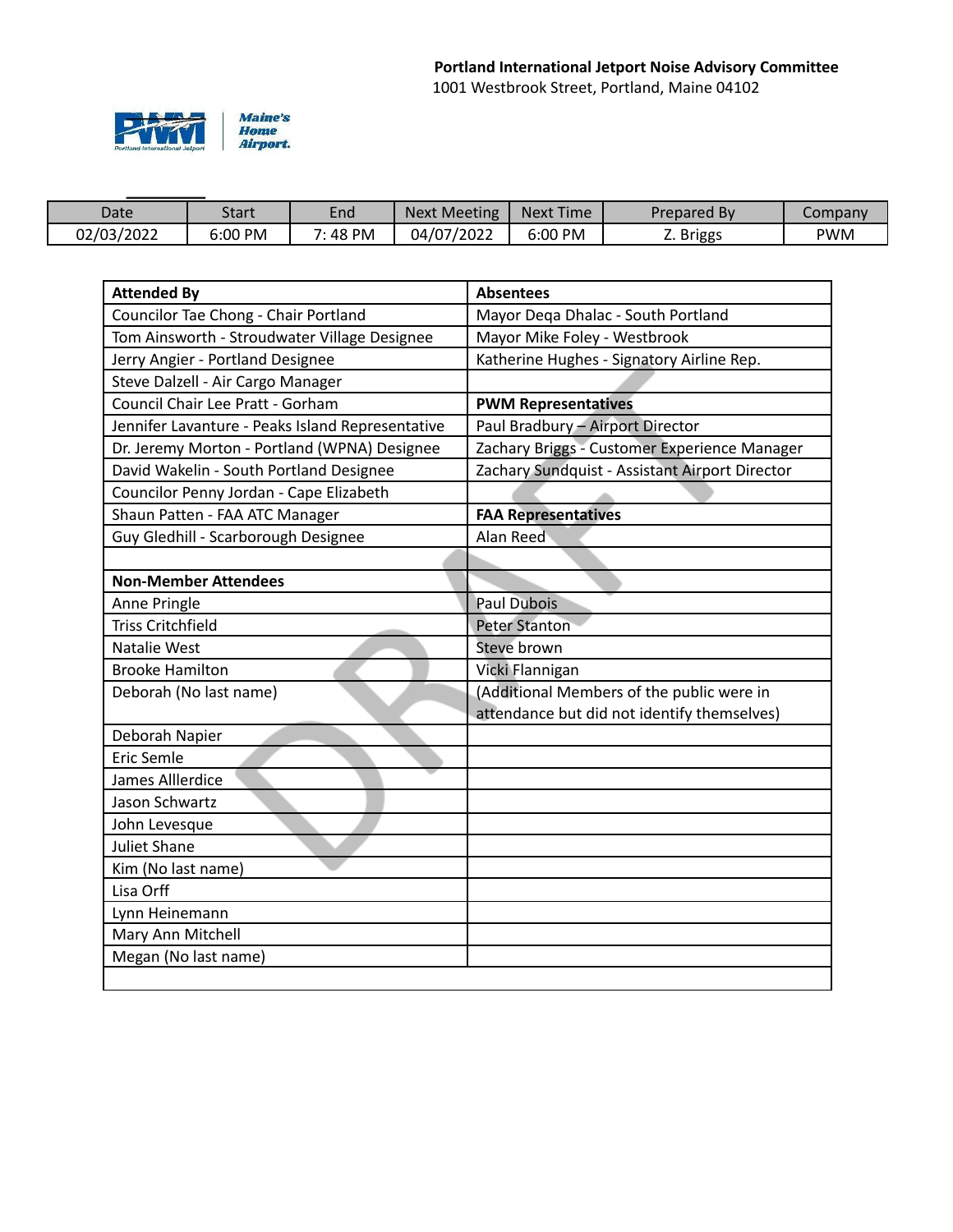## **1. Welcome / Introduction**

- **●** Opening comments and a welcome to all members and guests was made by Portland City Councilor and NAC Chair Tae Chong.
- Paul Bradbury and Councilor Chong described the Zoom format and the features available.

# **2. Opening Public Comment**

- An opening 15-minute public comment period was held. There were three public comments at this time and they were from: Natalie West, Deborah Napier, and Triss Critchfield
	- Natalie West (South Portland) encouraged all community members and organizations to work cooperatively to navigate noise concerns.
	- Deborah Napier (Portland) brought concerns about the large number of noise complaints in 2021 vs. 2020. The number of noise sensitive hour operations (10p-7a) were in excess of 200 and impact neighbors to the East & West and recommend these quiet hours be followed by the airport and the airlines especially during the upcoming runway construction project.
	- Triss Critchfield (South Portland) explains the desire to move aircraft operations from over land to over water. The residents of South Portland have been unsuccessful in meeting with other communities concerned with noise. Requests a subcommittee be formed to resolve issues between communities. Noise data shows South Portland still has the largest number of operations compared to other communities to the East and notes everyone should work together.

### **3. Approval of Minutes**

● A motion to approve the previous meeting's minutes dated October 21, 2021 was made by David Wakelin and seconded by Jerry Angier. The roll call vote was approved by Portland Councilor Tae Chong, Tom Ainsworth, Jerry Angier, Steve Dalzell, Jennifer Lavanture, Dr. Jeremy Morton, David Wakelin, Cape Elizabeth Councilor Penny Jordan, Shaun Patten, and Guy Gledhill. Gorham Council Chair Lee Pratt abstained from voting as he was not present for the October meeting.

# **4. Review of letters Submitted on Behalf of the NAC to the FAA Requesting Updates to the HSKEL THREE & NUBLE FOUR RNAV Departure Procedures.**

● Airport Director Paul Bradbury noted the NAC had requested a formal submission be made to the FAA to update the HSKEL THREE & NUBLE FOUR RNAV departure procedures at its October 21, 2021 meeting. Mr. Bradbury reviewed the letters he submitted to the FAA on behalf of the NAC requesting these updates. The letters request the HSKEL THREE & NUBLE FOUR departure procedures be updated into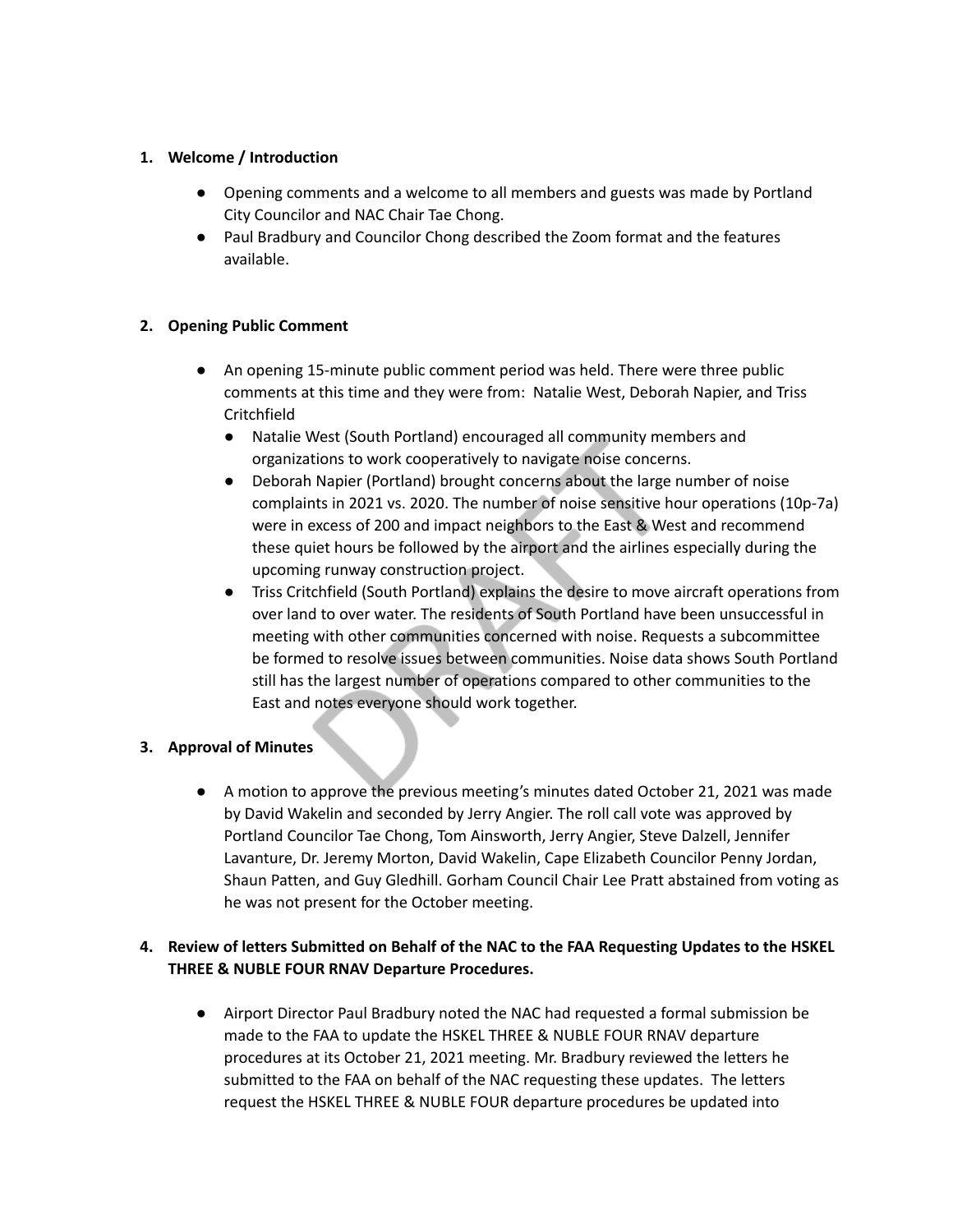Required Navigation Performance procedures (RNP) that tighten and center flight paths over the Fore River and to the extent possible update the NUBLE FOUR to provide a curved flight path through Hussey Sound and north of Peaks Island. Letters were sent to FAA ATC Manager, Shaun Patten and FAA Regional Administrator, Colleen D'Alessandro. A response letter was received from FAA Regional Administrator D'Alessandro thanking the committee for submitting the request. Regional Administrator D'Alessandro wrote that she looks forward to working with NAC and the airport but at this time any FAA discussion of the process with the NAC is premature.

- Chair Tae Chong asked FAA representative Alan Reed if there is a way to prioritize the request. Airport Director Paul Bradbury noted FAA does not develop procedures for noise mitigation but rather for safety and efficiency. FAA representative Alan Reed supported Mr. Bradbury comments and explained the airport is not in a queue for procedure development at this time, but as noted the request has been received.
- David Wakelin expressed his gratitude for these letters and the opportunity to explore resolutions.
- Chair Tae Chong explained the success of the committee to community members over the years in the development of procedures designed to reduce noise.

## **5. Jetport Operating Statistics**

- Mr. Bradbury spoke briefly on some of the Jetport's operating statistics
	- PWM experienced a robust summer with passenger volumes above the national average and at or near 2019 levels for July – October 2021. PWM dropped below the national average for November, December, and January. This decrease was due to the low demand for business travel and the rising impact of the Omicron variant. During 2021 the Jetport served 857,312 enplanements which was down 21.6% from pre-pandemic 2019 levels. Overall load factor was 77.1% in 2021. Additionally, 2021 saw 53,741 operations with 1,703,542 total passengers. The prior peak for operations was 1997 with 128,897. This decrease over the past 25 years is due to larger, more efficient, and quieter aircraft entering the Portland market.

### **6. Noise Data**

- Mr. Briggs broke down the noise data in slides 11 22 for 2021 data and December 2021 data. The Jetport experienced 2,162 complaints during 2021 from 156 unique callers.
	- The percentage by town is as follows: Portland (27.8%), Peaks island (55.8%), South Portland (14.1%), Other (1.3%) Cape Elizabeth (.6%), Scarborough (.4%).
	- The breakdown of callers was Portland (42.3%), Peaks Island (10.3%) South Portland (38.5%), Cape Elizabeth (5.1%), Scarborough (1.3%), Other (2.6%).
	- The primary runway was used 86% of the time in 2021 by all aircraft types. Fedex / Wiggins primary runway usage was 66%.
	- Data on operations of neighborhoods was presented to show the preference to depart to the West and arrive from the West. Due to the complexity of the data the NAC requested to review the information before noise meetings.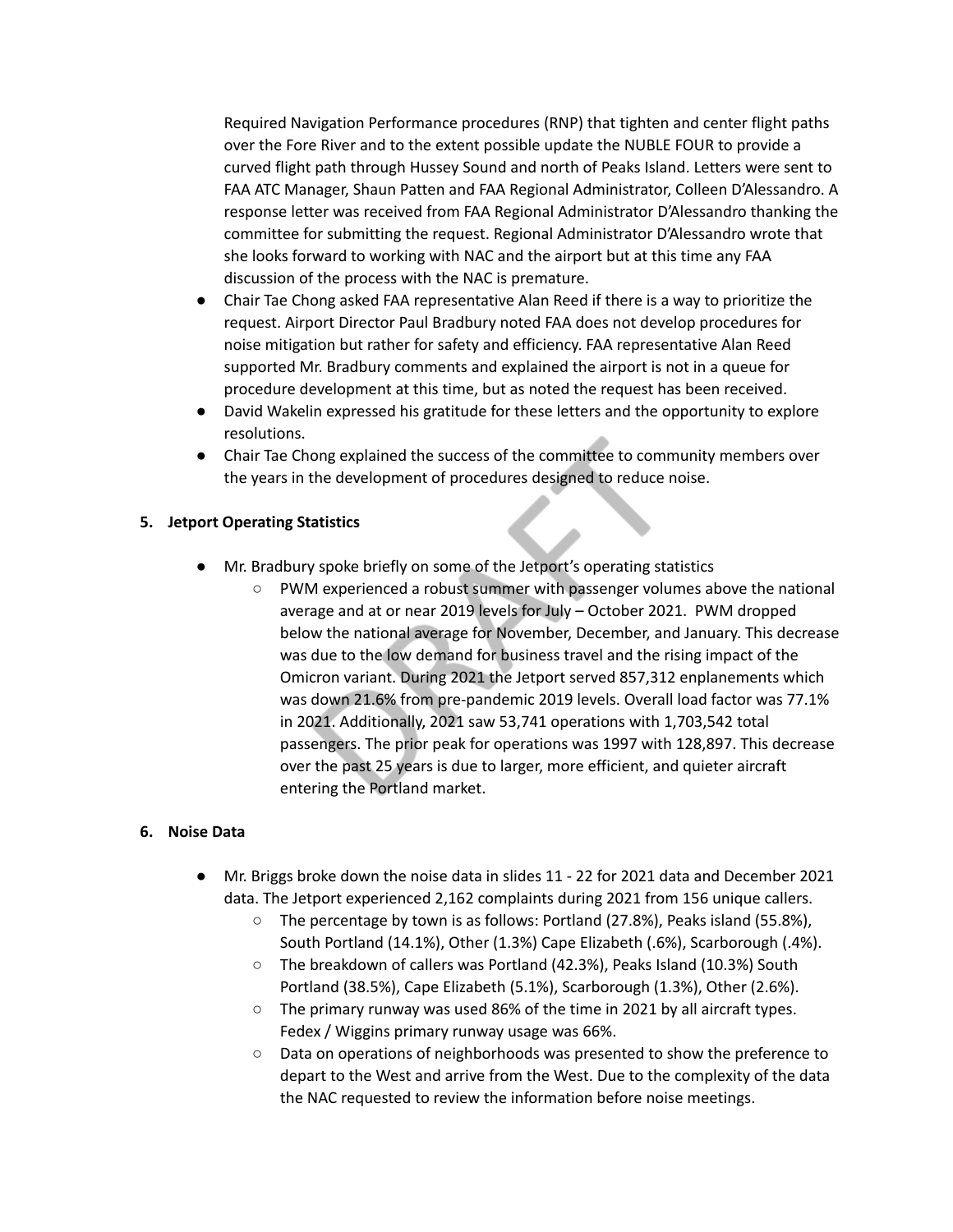- During December 18% of arrivals were from the West and 82% of arrivals were from the East. During noise sensitive hours (10p-7a) 33% of arrivals were from the West and 67% from the East.
- FAA ATC manager Shaun Patten commented that during the month of December the runway Instrument Landing System (ILS) for Runway 11 was out of service. During periods of darkness and inclement weather arrivals had to be from the West.
- NAC members asked the Jetport to improve communication with events like the ILS outage which was agreed upon by Mr. Bradbury.
- During December 88% of departures were to the West and 12 % to the East. During noise sensitive hours (10p-7a) 90% of departures were to the West and 10% to the East.
- Harbor Visual Approach (HVA) for the dates December 6 12, show a 66% compliance rate with two days impacted by weather conditions.
- Noise data indicated 7 early North operations of the Western Promenade and Portland Peninsula. Early South Operations over South Portland indicate 4 operations.

# **7. Old Business: Airfield Construction Planned for Spring 2022.**

- Mr. Bradbury explained the Runway resurfacing and improvement project for Spring of 2022. This project comes at a cost of approximately 13.7 million dollars and includes 27.5 acres of pavement removal, 34,000 tons of asphalt, 501 new LED taxiway and runway lights, 19.7 miles of electrical wire, and 5,066 scheduled operations during this period.
- Mr. Bradbury explained this type of project occurs every 15-20 years with the prior project occurring in 2004.
- The Jetport is continuing community outreach related to this project to include print, radio and television. Direct mailers to impacted neighborhoods and a dedicated construction website at <https://portlandjetport.org/runway>
- The project will run from April 18 June 13, 2022. During this time period there are 29 days allotted for runway intersection work with 22 days scheduled. During the intersection work the airport will be closed from 10:30 pm - 5:45 am.
- NAC member Tom Ainsworth commented on what efforts the Jetport has taken to reduce noise on runway 18/36. Mr. Bradbury explained that outside of the 29 day nighttime closures there are no other use restrictions.
- NAC member Tom Ainsworth requested the loud construction work be conducted during daylight hours. Mr. Bradbury explained the project will run continuously in multiple shifts throughout the day to ensure construction is completed within 8 weeks.
- NAC member David Wakelin asked if any aircraft types will be limited to the cross wind runway. Mr. Bradbury explained that inclement weather operations may be impacted.
- NAC member Jennifer Lavanture asked if there is a calm wind preference during this construction project. Shaun Patten explained the preference is to arrive from the North, depart to the South.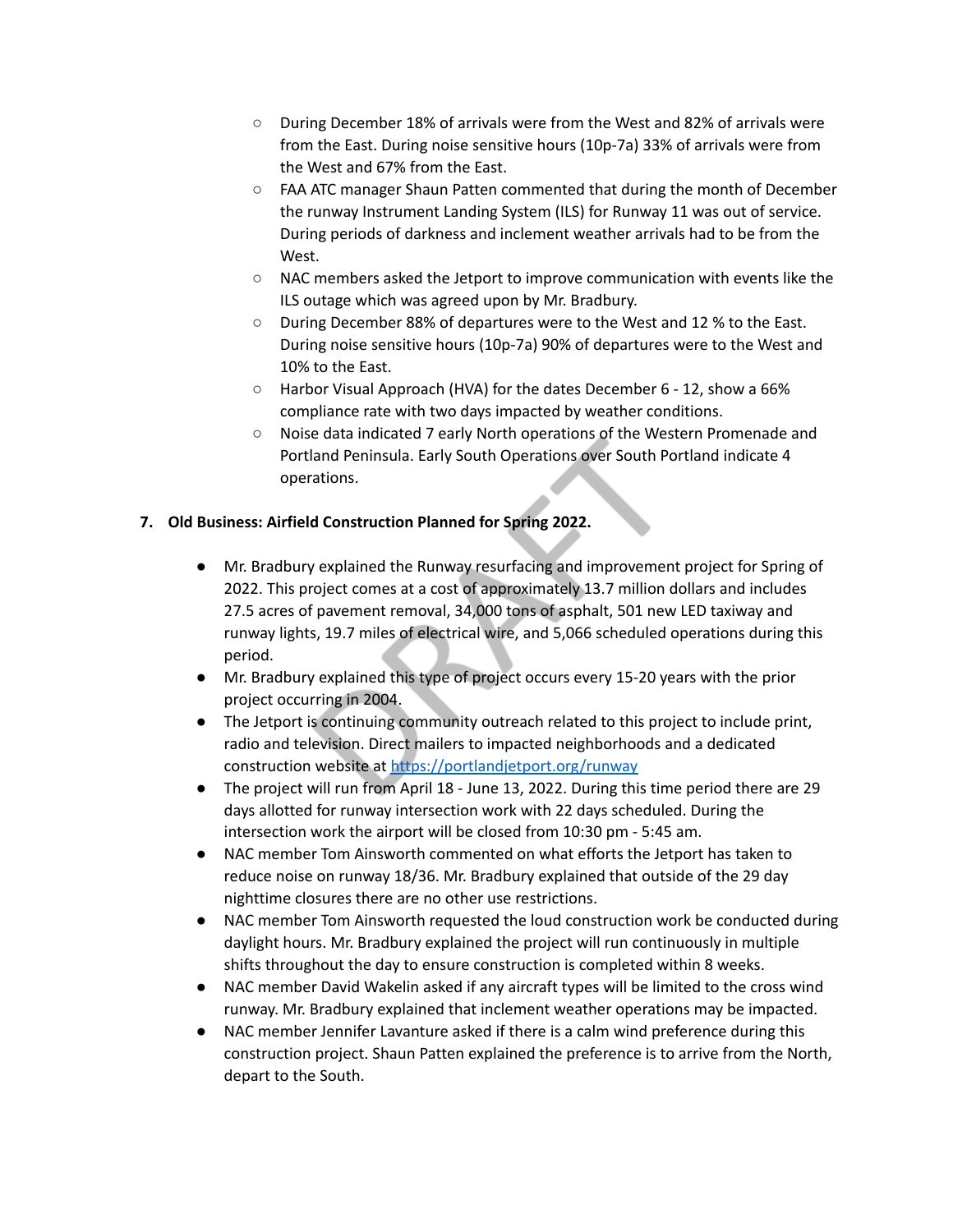## **8. New Business: Draft Advisory Circular (AC) 150/5020-1A**

- Mr. Bradbury introduced FAA representative Alan Reed and provided a brief synopsis of AC 150/5020-1A - Noise Compatibility Planning for Airports.
- Mr. Reed explained the FAA opened a public comment period on the draft AC as of January 12, 2022. The comment period will close on February 25, 2022. The focus is on the following three areas. 1. providing current information regarding relevant FAA orders, policies and regulations 2. outlining information and requirements needed to complete noise exposure maps and noise compatibility plans near airports 3. explain the benefits and limitations of noise monitoring.
- The draft advisory updates information and guidelines for FAA Part 150 studies at airports.
- A public comment link was provided:
	- [https://www.faa.gov/documentLibrary/media/Advisory\\_Circular/draft-150-5020](https://www.faa.gov/documentLibrary/media/Advisory_Circular/draft-150-5020-1A-industry.pdf) [-1A-industry.pdf](https://www.faa.gov/documentLibrary/media/Advisory_Circular/draft-150-5020-1A-industry.pdf)
- NAC member Tom Ainsworth reports complications with community members submitting comments due to technical difficulty.
- NAC member David Wakelin asked what the committee, airport, or community members are commenting on. Mr. Reed explained this document is not specific to PWM but would guide future Part 150 studies at airports around the country.
- NAC member Jennifer Lavanture asked how the committee would like to respond during the comment period. Mrs. Lavanture recommends forming a subcommittee to work with interested community members and NAC members to formulate a response.
- NAC member David Wakelin requests the NAC formalize a subcommittee to determine the common goals for the region. This subcommittee would meet with community groups. Chair Tae Chong advises this is the purpose of the NAC committee and this division should be addressed in the NAC format.
- NAC member Jennifer Lavanture raised a formal motion to facilitate a subcommittee to review and draft a response to the advisory circular during the comment period. This motion was seconded by Tom Ainsworth. A roll call vote was conducted, a yes vote was received by Councilor Tae Chong, Tom Ainsworth, Steve Dalzell, Gorham Council Chair Lee Pratt, Jennifer Lavanture, Dr. Jeremy Morton, David Wakelin, Cape Elizabeth Councilor Penny Jordan, and Guy Gledhill. FAA ATC Manager Shaun Patten abstained from the vote. The motion has passed to formulate a response on behalf of the NAC committee. A poll of interested members for the subcommittee includes Jennifer Lavanture, Dr. Jeremy Morton, Tom Ainsworth, and David Wakelin.

# **9. Closing Questions / Public Comment**

● Comment by Anne Pringle (Portland / Little Diamond) on the increase in operations over the Western Promenade. Flight paths appear to be "sloppy" and are a safety issue. A noticeable increase of flights over Little Diamond Island has occurred and these flights should be directed over water. The complaint-based system is inadequate and the airport / FAA should monitor and report flight path deviations and not rely on public complaints.